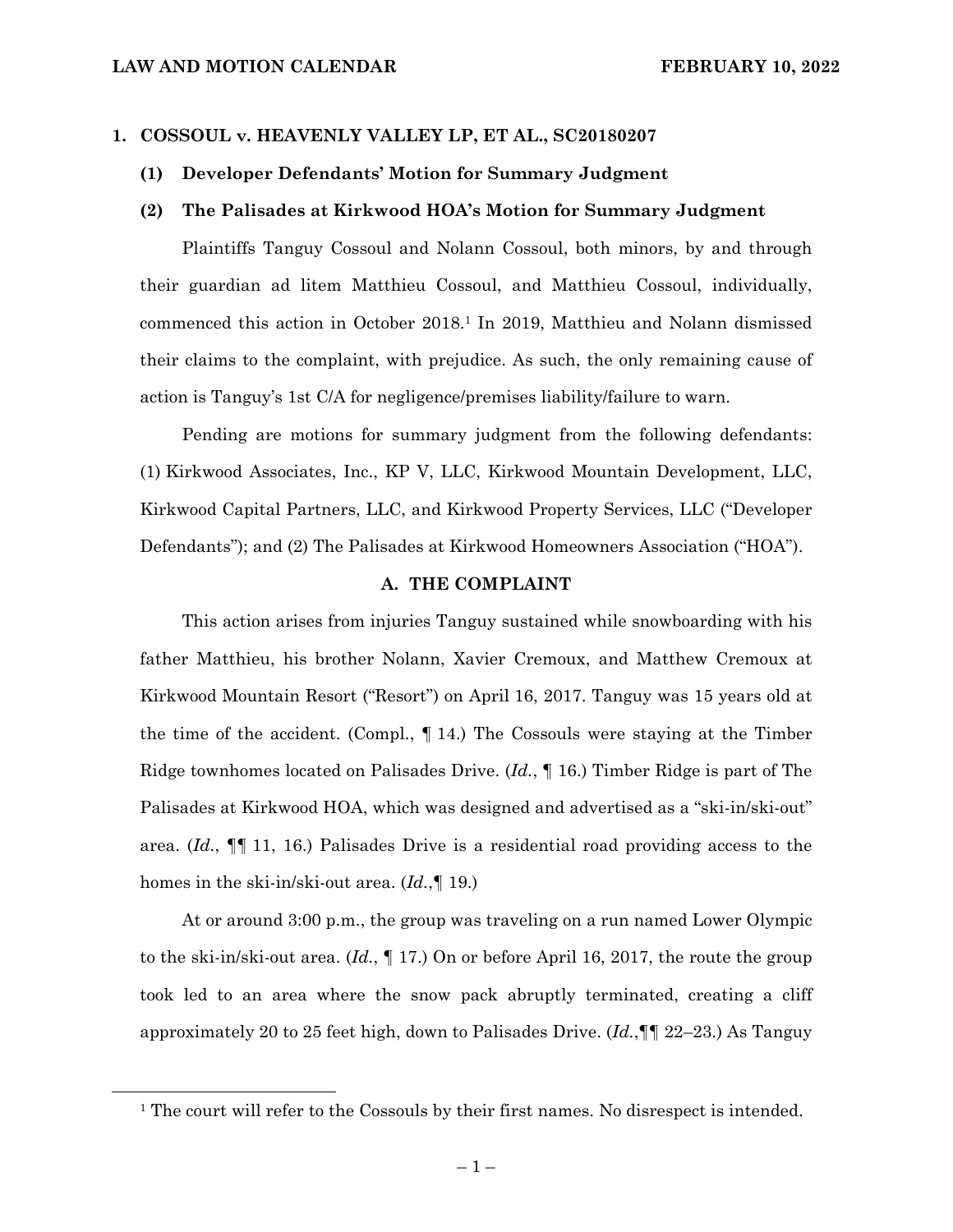traveled this course and approached Palisades Drive on his snowboard, he did not see or detect the drop-off from the edge of the snow to the roadway and he fell over the edge. (*Id.*,¶ 23.)

His father called 911, and Kirkwood Ski Patrol personnel and an El Dorado County Emergency Medical Services ambulance arrived on scene to render aid. (*Id.*,¶ 24.) Tanguy was transported by helicopter to a hospital in Reno. (*Ibid*.) He suffered a traumatic brain injury, ruptured diaphragm, compressed left lung, and broken hip in the fall. (*Id.*,¶ 25.) Due to swelling and clotting in his brain, Tanguy fell into a coma for three months. (*Ibid.*)

#### **B. STANDARD OF REVIEW**

A defendant moving for summary judgment bears the burden of persuasion that one or more elements of the cause of action at issue cannot be established, or that there is a complete defense to the cause of action. (*Aguilar v. Atl. Richfield Co.* (2001) 25 Cal.4th 826, 850.) The moving party bears the initial burden of making a prima facie showing of the nonexistence of a triable issue of material fact, and only if the moving party carries the initial burden does the burden shift to the opposing party to produce a prima facie showing of the existence of a triable issue of material fact. (*Ibid.*)

"A motion for summary judgment must be decided on admissible evidence in the form of affidavits, declarations, admissions, answers to interrogatories, depositions and matters of which judicial notice may be taken. … [¶] 'Personal knowledge and competency must be shown in the supporting and opposing affidavits and declarations. [Citations.] [¶] The affidavits must cite evidentiary facts, not legal conclusions or "ultimate" facts. [Citation.] [¶] Matters which would be excluded under the rules of evidence if proffered by a witness in a trial as hearsay, conclusions or impermissible opinions, must be disregarded in supporting affidavits. [Citation.]' " (*Guthrey v. State of Cal.* (1998) 63 Cal.App.4th 1108, 1119–1120 [internal quotation marks omitted], quoting *Hayman v. Block* (1986) 176 Cal.App.3d 629, 638–639.)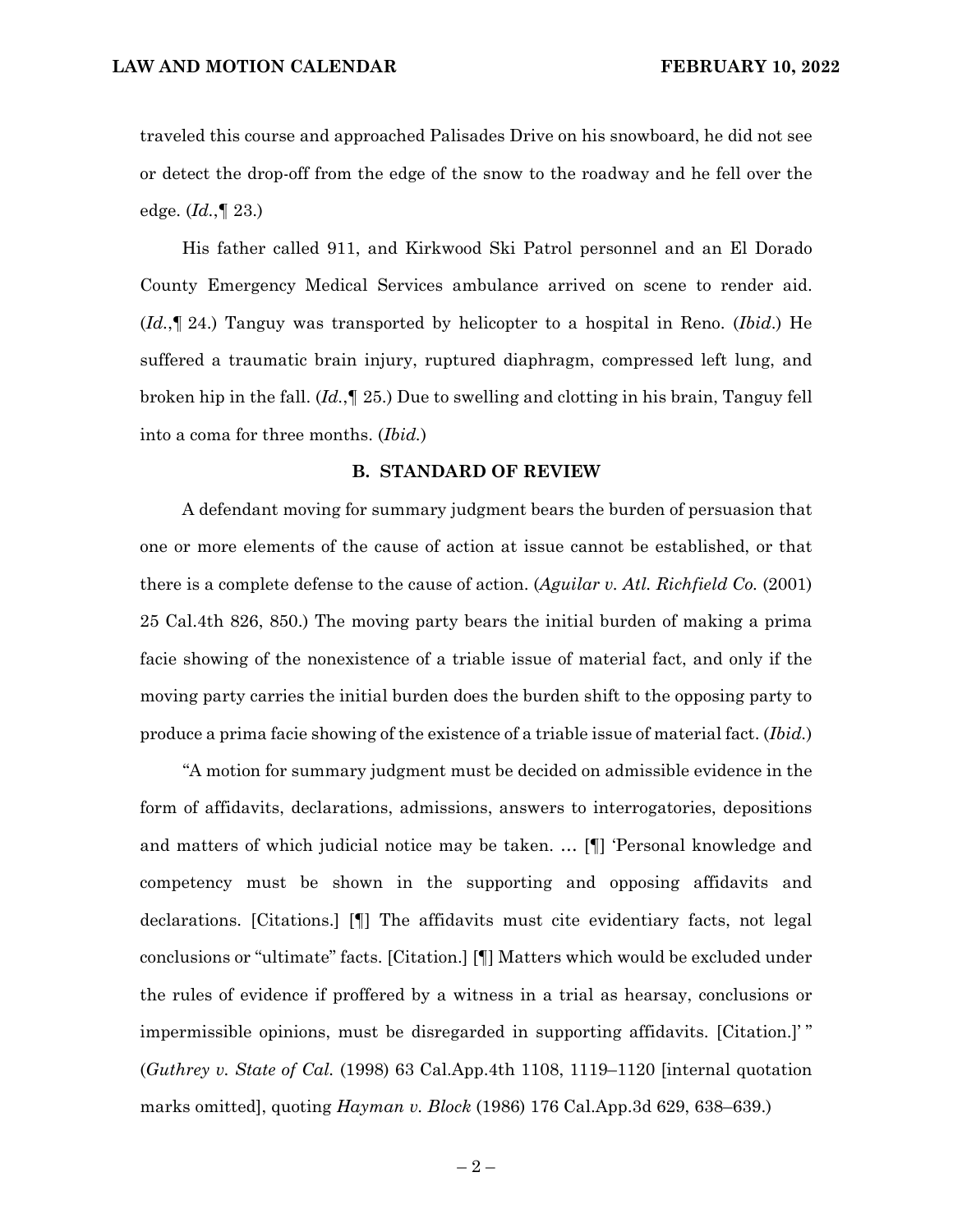"The court focuses on issue finding; it does not resolve issues of fact. The court seeks to find contradictions in the evidence, or inferences reasonably deducible from the evidence, which raise a triable issue of material fact." (*Raven H. v. Gamette* (2007) 157 Cal.App.4th 1017, 1024.) The evidence of the moving party is strictly construed and the evidence of the opposing party liberally construed. Doubts as to the propriety of granting the motion must be resolved in favor of the party opposing the motion. (*Stationers Corp. v. Dun & Bradstreet*, *Inc.* (1965) 62 Cal.2d 412, 417.)

# **C. THE MOTIONS**

# **DEVELOPER DEFENDANTS' MOTION FOR SUMMARY JUDGMENT**

Developer Defendants move for judgment on the grounds that (1) they did not owe plaintiff a duty of care as they do not own, maintain, or control any land underlying the incident, and (2) the doctrine of assumption of risk.

#### **1. Preliminary Matters**

#### Plaintiff's Objections to Developer Defendants' Evidence

Objection Nos. 1–5, 8, and 9 are overruled.

Objection Nos. 7 and 11 are sustained.

Objection Nos. 6 and 10 are sustained on the grounds of improper use of discovery responses and hearsay. (Code of Civ. Proc. § 2030.410; *Castaline v. City of Los Angeles* (1975) 47 Cal.App.3d 580, 587–589 [a third-party's interrogatory responses are hearsay as against other parties].) " 'It would be unreasonable and absurd to permit questions and answers respectively propounded and received in an interrogatory proceeding between two parties to be used against a third party when the latter is not given the right to propound cross-interrogatories or to exercise the privilege conferred upon the party initiating the proceeding … to require the adverse party to whom the interrogatories are directed to make a further response.' [Citations and footnote.]" (*Castaline*, *supra*, 47 Cal.App.3d at pp. 587–588, quoting *Assocs.*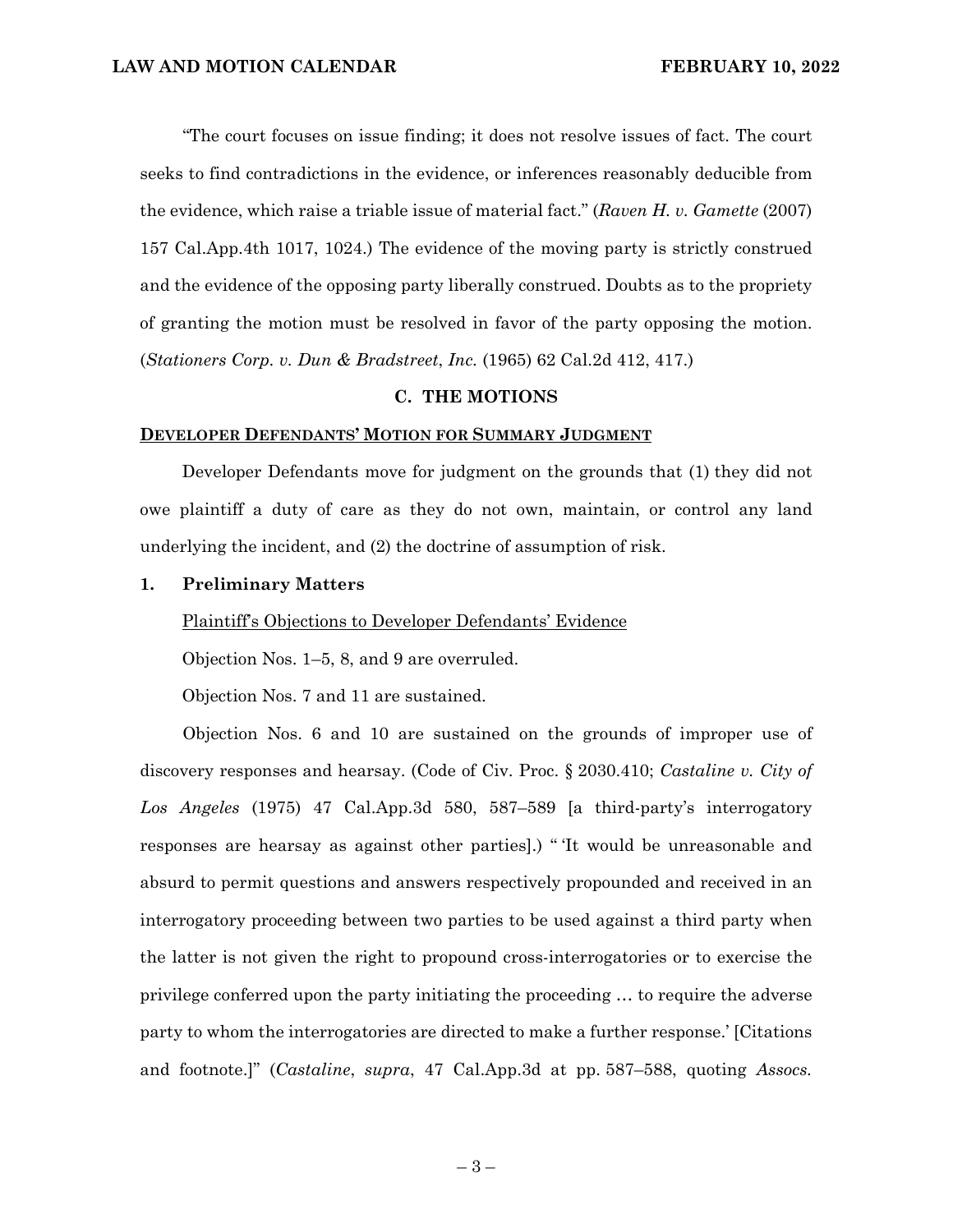*Discount Corp. v. Tobb Co.* (1966) 241 Cal.App.2d 541, 551–552 [superseded by statute on unrelated issue].)

The case *The Luckman Partnership*, *Inc. v. Superior Court* (2010) 184 Cal.App.4th 30, cited by Developer Defendants, is not on point. In *Luckman*, the defendant moved for summary judgment and filed a declaration from its attorney declaring that he had personal knowledge that the documents attached to his declaration were a co-defendant's verified interrogatory responses and exhibits the codefendant had attached to the responses. Addressing only the authentication requirement, the Court of Appeal held that this was sufficient to show that the "interrogatory responses in this action were what they purported to be." (*Id.* at pp. 34– 35.) The appellate court did not otherwise address the admissibility of the evidence pursuant to Code of Civil Procedure § 2030.410, and the court noted that the plaintiffs themselves relied on the same evidence in opposing summary judgment. (*Id.* at p. 34.) As such, the appellate court found that the trial court erred by not considering the evidence.

#### Developer Defendants' Objections to Plaintiff's Evidence

The general objections to the deposition testimony of Nate Whaley and Robert John Reiter are sustained on the basis that plaintiff did not provide evidence that either witness was testifying as a current agent of any of the Developer Defendants or that either witness had the authority to make admissions against any of the Developer Defendants regarding respondeat superior liability. " 'The declarations of an agent are admissible only when made in regard to a transaction, in the course of his agency, pending at the very time of the declarations and where the statements or declarations are a part of the *res gestae*.' [Citation.]" (*Taylor v. Socony Mobil Oil Co.* (1966) 242 Cal.App.2d 832, 834; see also *Markley v. Beagle* (1967) 66 Cal.2d 951, 960; *Dillon v. Wallace* (1957) 148 Cal.App.2d 447, 452.)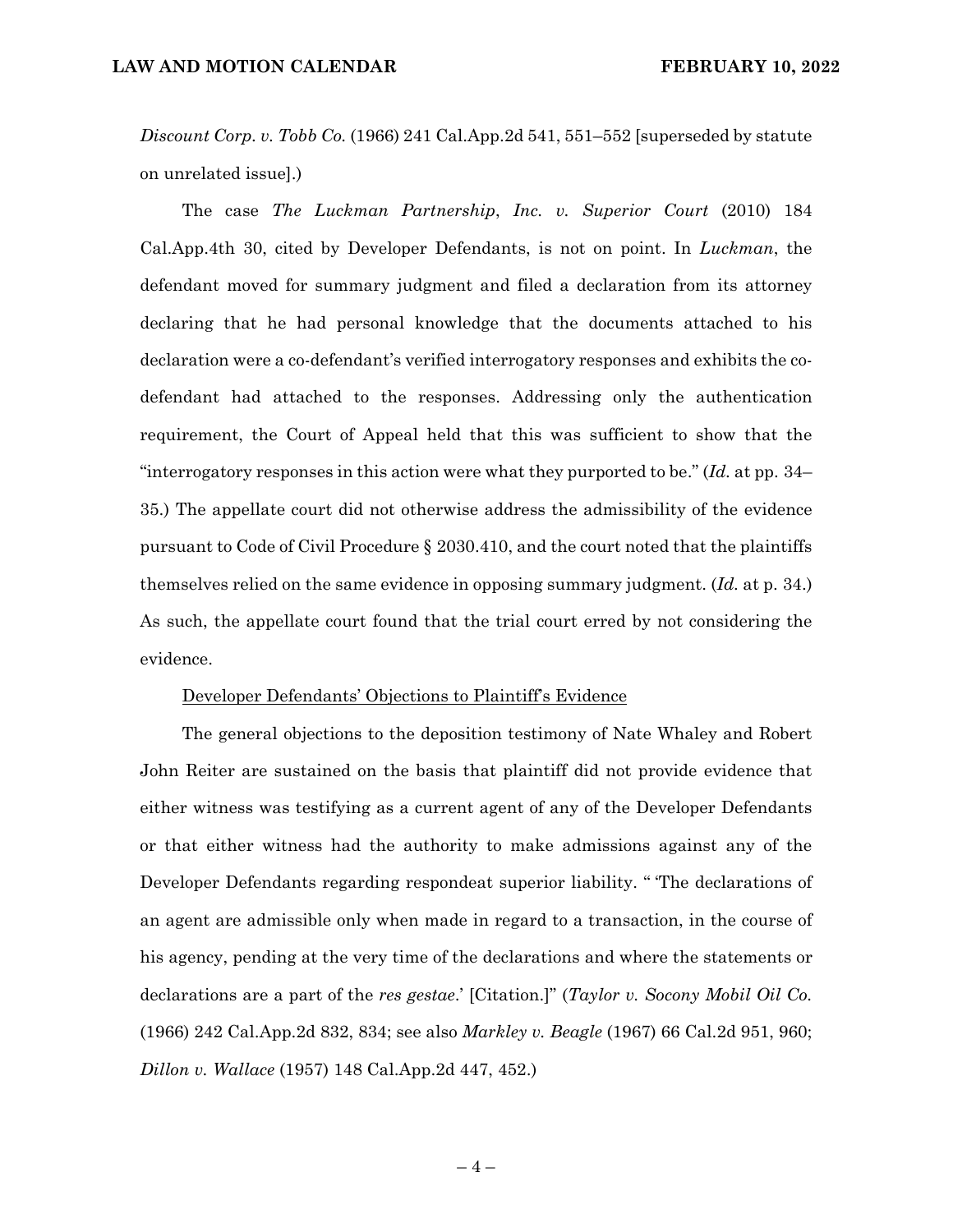Because the general objections to Whaley's and Reiter's deposition testimony were sustained, the court will also separately sustain Objection Nos. 1–5, 8, 9, 11, 13,

14, 16, and 21–26.

Objection Nos. 6, 12, 18, and 27–29 are overruled.

Objection Nos. 7, 10, 15, 17, 19, and 20 are sustained.

#### **2. Legal Principles Re: Premises Liability**

Civil Code § 1714 sets forth the basic policy of this state that "[e]veryone is responsible ... for an injury occasioned to another by his or her want of ordinary care or skill in the management of his or her property or person ...." (*Id*., subd. (a).) The elements of a premises liability claim are the same as for a negligence claim: "a legal duty of care, breach of that duty, and proximate cause resulting in injury. [Citations.]" (*Kesner v. Superior Court* (2016) 1 Cal.5th 1132, 1158.)

A property owner is under a general duty "to exercise ordinary care in the management of such premises in order to avoid exposing persons to an unreasonable risk of harm. A failure to fulfill this duty is negligence. [Citation.]" (*Brooks v. Eugene Burger Mgmt. Corp*. (1989) 215 Cal.App.3d 1611, 1619.) The existence and scope of a defendant's duty are questions of law for a court to decide. (*Delgado v. Trax Bar & Grill* (2005) 36 Cal.4th 224, 237.)

" '[I]n the absence of a statutory provision establishing an exception to the general rule of Civil Code section 1714, courts should create one only where "clearly supported by public policy." ' [Citations.] [¶] In determining whether policy considerations weigh in favor of such an exception, [courts] have looked to 'the foreseeability of harm to the plaintiff, the degree of certainty that the plaintiff suffered injury, the closeness of the connection between the defendant's conduct and the injury suffered, the moral blame attached to the defendant's conduct, the policy of preventing future harm, the extent of the burden to the defendant and consequences to the community of imposing a duty to exercise care with resulting liability for breach, and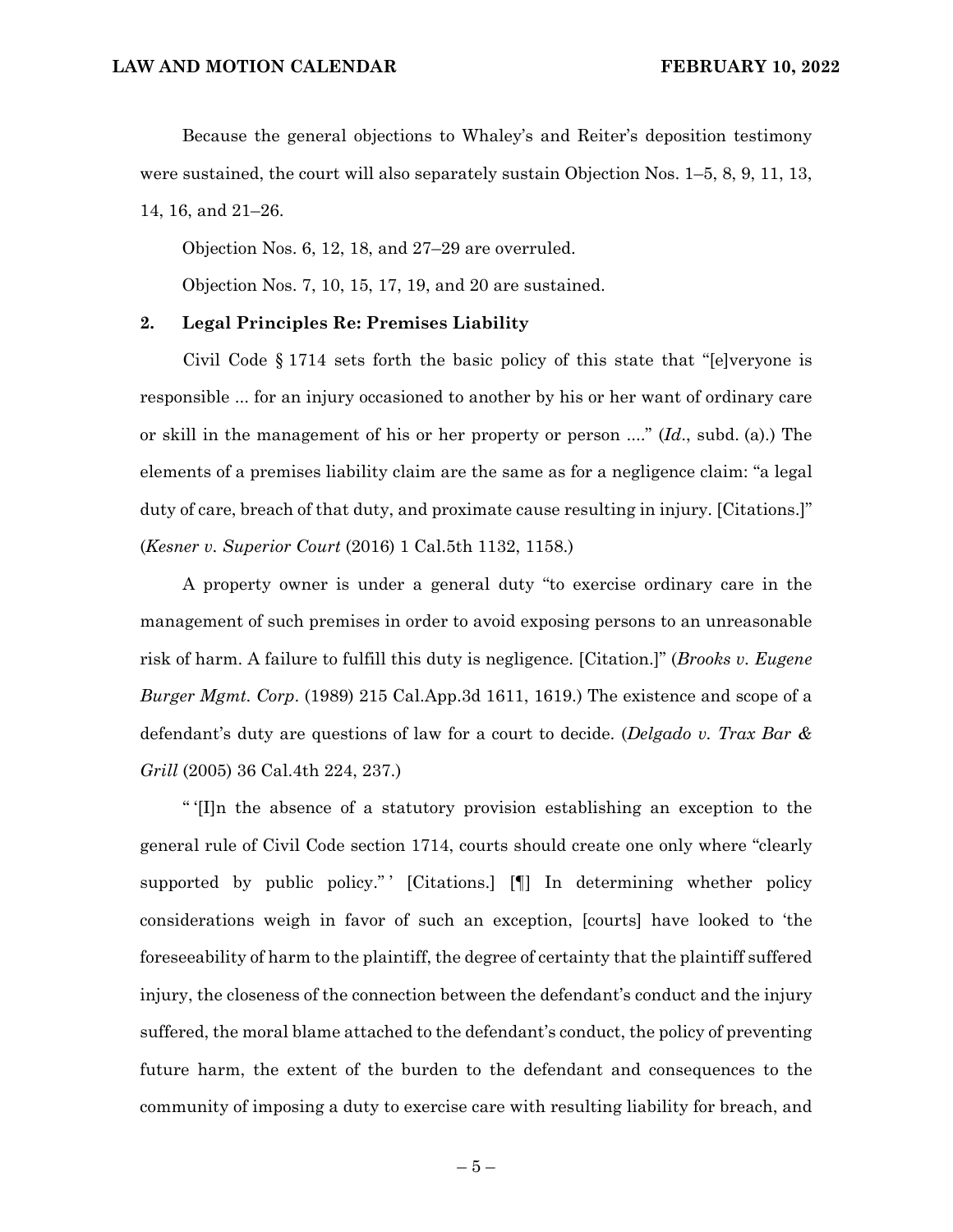the availability, cost, and prevalence of insurance for the risk involved.' [Citation.]" (*Vasilenko v. Grace Family Church* (2017) 3 Cal.5th 1077, 1083.)

## **3. Legal Principles Re: Assumption of Risk**

To establish a cause of action for negligence, plaintiff must prove Developer Defendants owed a duty of care. (*Wattenbarger v. Cincinnati Reds*, *Inc*. (1994) 28 Cal.App.4th 746, 751.) Generally, each person has a duty to use due care to avoid injuring others by their careless conduct. (Civ. Code § 1714.) Any exception to the general rule must be based on statute or clear public policy. (*Knight v. Jewett* (1992) 3 Cal.4th 296, 315.) The doctrine of primary assumption of risk is one such exception. (*Hamilton v. Martinelli & Assocs*. (2003) 110 Cal.App.4th 1012, 1021.)

To determine if a plaintiff assumed the risk of a particular activity, a court must decide if the defendant owed a duty to the plaintiff. (*Knight*, *supra*, 3 Cal.4th at p. 313.) The existence and scope of a defendant's duty of care is a question of law. (*Ibid*.) In the sport or recreational context, determining the existence and scope of a defendant's duty of care is a "legal question which depends on the nature of the sport or activity in question and on the parties' general relationship to the activity," (*ibid*.), rather than "the particular plaintiff's subjective knowledge and awareness[,]" (*Cheong v. Antablin* (1997) 16 Cal.4th 1063, 1068).

Some dangers are inherent and integral to participation in a sport or recreational activity, and a court is to consider these dangers when determining whether there is a duty of care. "As a general rule, persons have a duty to use due care to avoid injury to others, and may be held liable if their careless conduct injures another person. [Citation.] Thus, for example, a property owner ordinarily is required to use due care to eliminate dangerous conditions on his or her property. [Citations.] In the sports setting, however, conditions or conduct that otherwise might be viewed as dangerous often are an integral part of the sport itself. Thus, although moguls on a ski run pose a risk of harm to skiers that might not exist were these configurations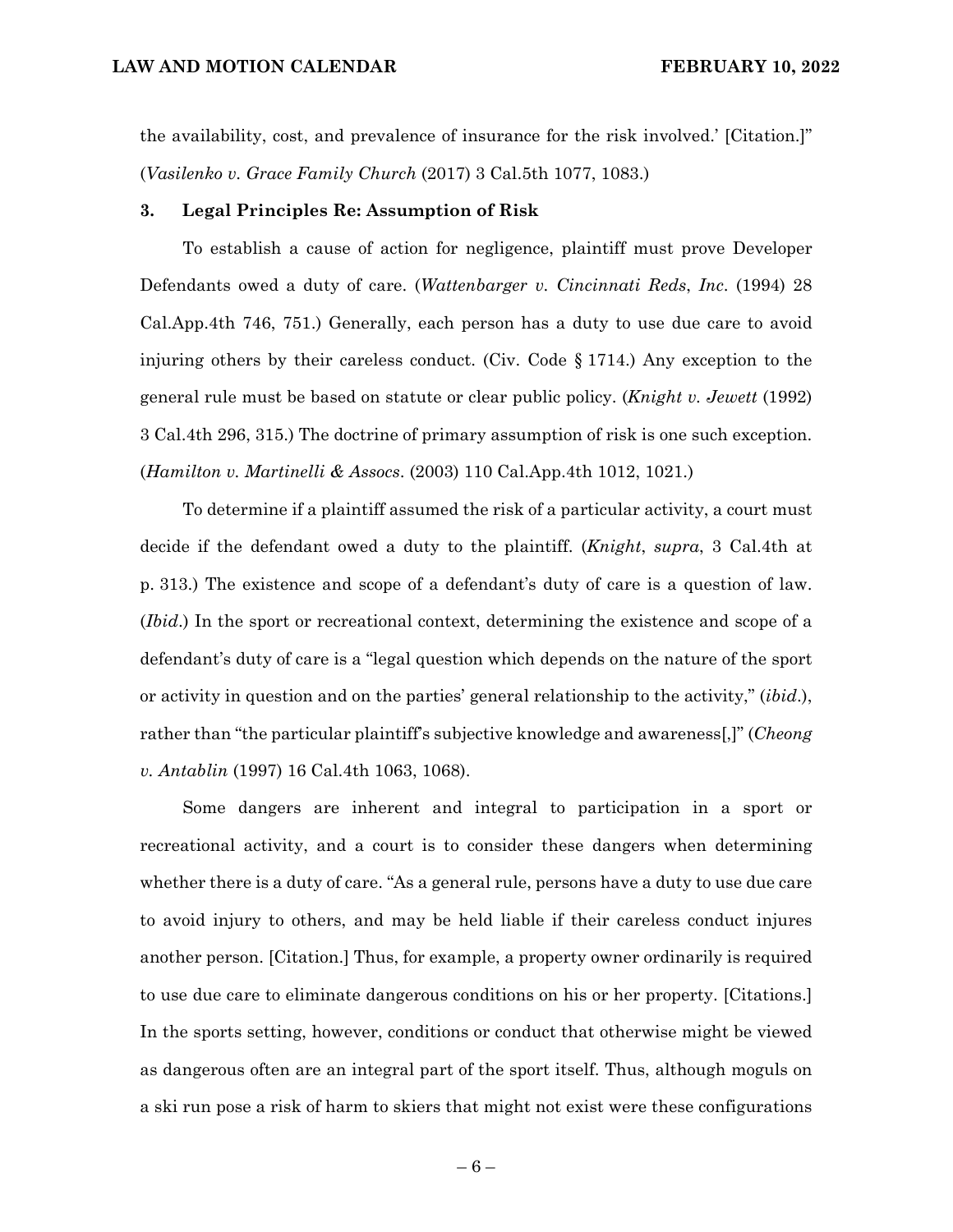removed, the challenge and risks posed by the moguls are part of the sport of skiing, and a ski resort has no duty to eliminate them. [Citation.] In this respect, the nature of a sport is highly relevant in defining the duty of care owed by the particular defendant.

"In some situations, however, the careless conduct of others is treated as an 'inherent risk' of a sport, thus barring recovery by the plaintiff. For example, numerous cases recognize that in a game of baseball, a player generally cannot recover if he or she is hit and injured by a carelessly thrown ball [citation], and that in a game of basketball, recovery is not permitted for an injury caused by a carelessly extended elbow [citation]. The divergent results of the foregoing cases lead naturally to the question how courts are to determine when careless conduct of another properly should be considered an 'inherent risk' of the sport that (as a matter of law) is assumed by the injured participant.

"Contrary to the implied consent approach to the doctrine of assumption of risk …, the duty approach provides an answer which does not depend on the particular plaintiff's subjective knowledge or appreciation of the potential risk. Even where the plaintiff, who falls while skiing over a mogul, is a total novice and lacks any knowledge of skiing whatsoever, the ski resort would not be liable for his or her injuries. [Citation.] And, on the other hand, even where the plaintiff actually is aware that a particular ski resort on occasion has been negligent in maintaining its towropes, that knowledge would not preclude the skier from recovering if he or she were injured as a result of the resort's repetition of such deficient conduct. In the latter context, although the plaintiff may have acted with knowledge of the potential negligence, he or she did not consent to such negligent conduct or agree to excuse the resort from liability in the event of such negligence." (*Knight*, *supra*, 3 Cal.4th at pp. 315–316.)

Thus, a defendant does not have a legal duty to eliminate or protect a plaintiff from risks inherent or integral to a sport or recreational activity. In general, however,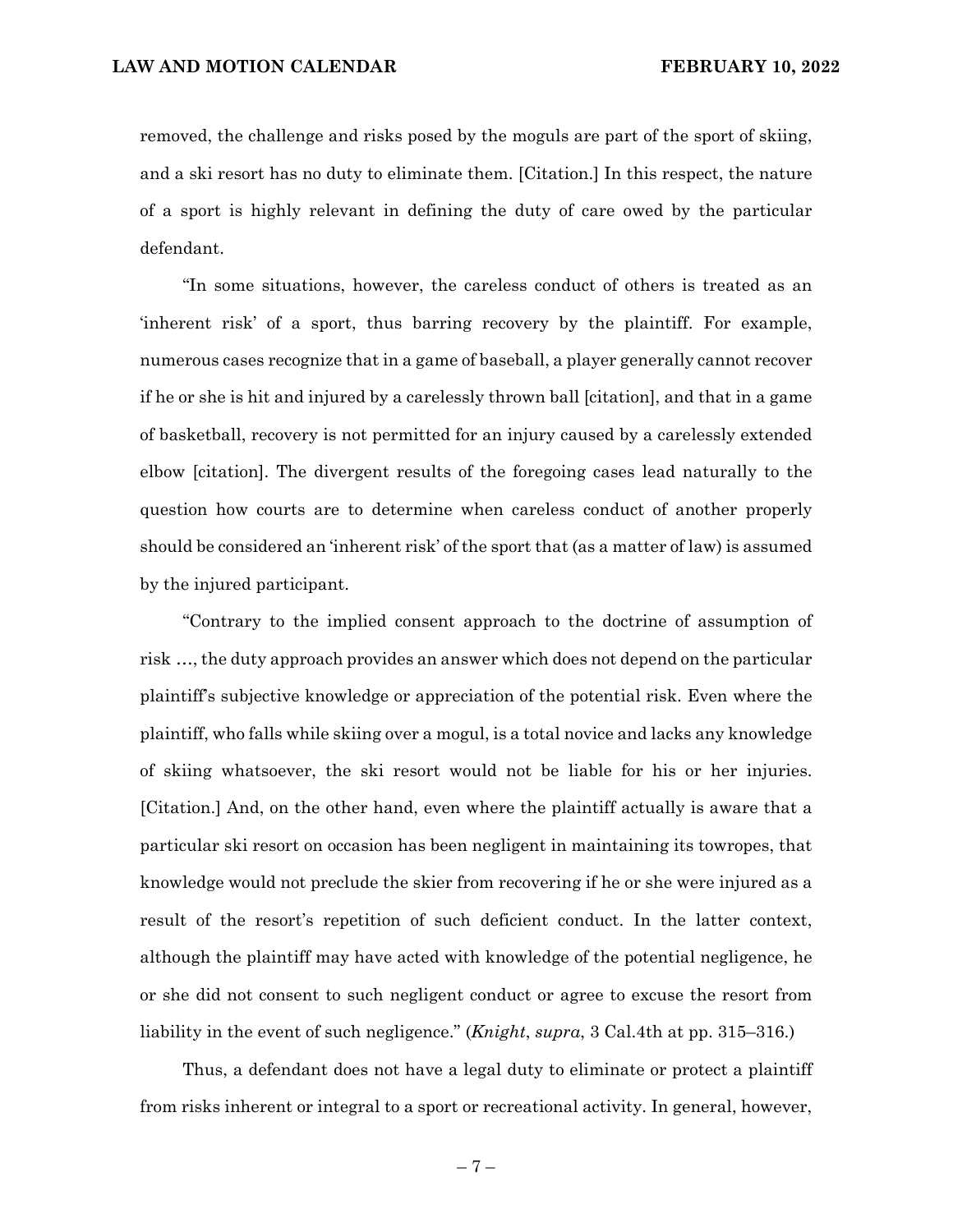a defendant does "have a duty to use due care not to increase the risks to a participant over and above those inherent in the sport." (*Id*. at p. 315.)

The doctrine of primary assumption of risk operates as a complete bar to a plaintiff's recovery. (*Ibid*.) " '[W]hen the plaintiff claims the defendant's conduct increased the inherent risk of a sport, summary judgment on primary assumption of risk grounds is unavailable unless the defendant disproves the theory or establishes a lack of causation.' " (*Luna v. Vela* (2008) 169 Cal.App.4th 102, 112, quoting *Huff v. Wilkins* (2006) 138 Cal.App.4th 732, 740.)

A court must also consider the relationship between the parties in determining whether or not a defendant owes a legal duty to a plaintiff. A defendant who "is an organizer of the activity or someone who has provided or maintained the facilities and equipment used" will have a duty to participants not to increase the inherent risks of the activity. (*Luna*, *supra*, 169 Cal.App.4th at p. 109, discussing *Morgan v. Fuji Country USA*, *Inc*. (1995) 34 Cal.App.4th 127, 132, 134.)

California courts have identified some of the inherent risks in snow skiing, including, without limitation: variations in terrain; falling into ravines or canyons; surface or subsurface snow or ice conditions; bare spots, rocks, trees, low hanging branches, and other forms of natural growth or debris; collisions with other skiers; collisions with fences, including barb wire fences and other boundary barriers; and collisions with other properly marked or plainly visible objects and equipment, including snowmaking equipment and chairlift towers. (*Lackner v. North* (2006) 135 Cal.App.4th 1188, 1202; *Kane v. Nat'l Ski Patrol Sys*., *Inc*. (2001) 88 Cal.App.4th 204, 213; *Connelly v. Mammoth Mountain Ski Area* (1995) 39 Cal.App.4th 8, 12; *O'Donoghue v. Bear Mountain Ski Resort* (1994) 30 Cal.App.4th 188, 193–194.) Thus, manmade hazards such as snowmaking equipment and chairlift towers are inherent risks so long as they are obvious, either because they are plainly visible (e.g., because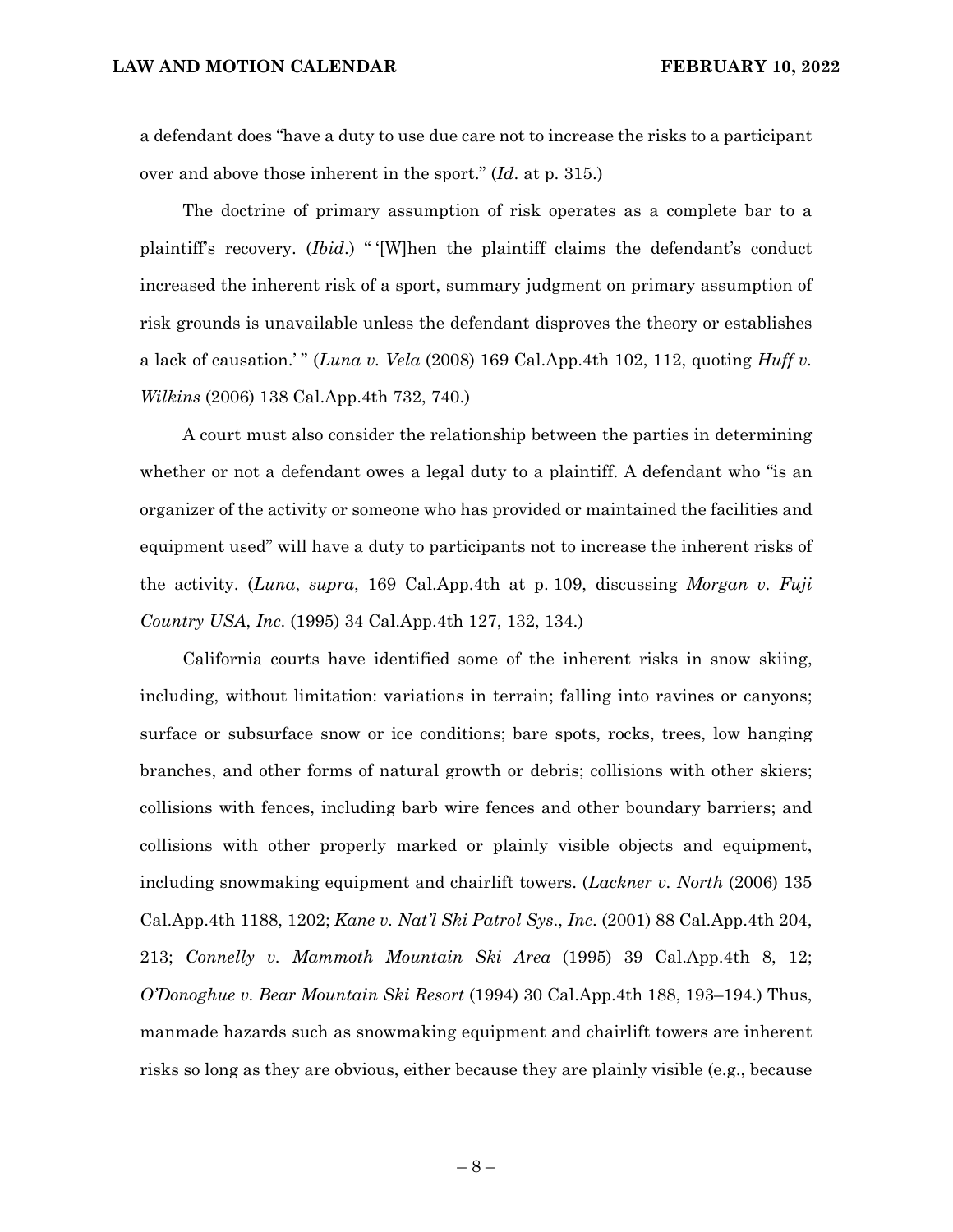of their size) or because they are well-marked. (*Connelly*, *supra*, 39 Cal.App.4th at p. 2.)

" 'Safety is important, but so is the freedom to engage in recreation and challenge one's limits. The primary assumption of risk doctrine balances these competing concerns by absolving operators of activities with inherent risks from an obligation to protect their customers from those risks. [¶] What the primary assumption of risk doctrine does not do, however, is absolve operators of any obligation to protect the safety of their customers. [Citation.] As a general rule, where an operator can take a measure that would increase safety and minimize the risk of the activity without also altering the nature of the activity, the operator is required to do so.' [Citation.]" (*Summer J. v. United States Baseball Fed'n* (2020) 45 Cal.App.5th 261, 271–272 [emphasis in original].) "[T]he primary assumption of risk doctrine has never relieved an operator of its duty to take reasonable steps to minimize inherent risks without altering the nature of the activity." (*Grotheer v. Escape Adventures*, *Inc*. (2017) 14 Cal.App.5th 1283, 1301.)

## **4. Discussion**

Developer Defendants assert they did not owe a duty of care to plaintiff as they do not own, possess, maintain, or control the land underlying or adjacent to where the incident with plaintiff occurred. For the following reasons, the court finds that Developer Defendants did not establish as a matter of law that they did not owe a duty of care to plaintiff.

The court sustained plaintiff's Objection Numbers 6, 7, 10, and 11 to Developer Defendants' evidence. That evidence is cited to support the factual assertions made by Developer Defendants in their Amended Separate Statement of Undisputed Facts ("AUMF")  $\P\P$  42–45, 47, 50, and 53–58. Accordingly, the court gives no weight to Developer Defendants' assertions made in those paragraphs.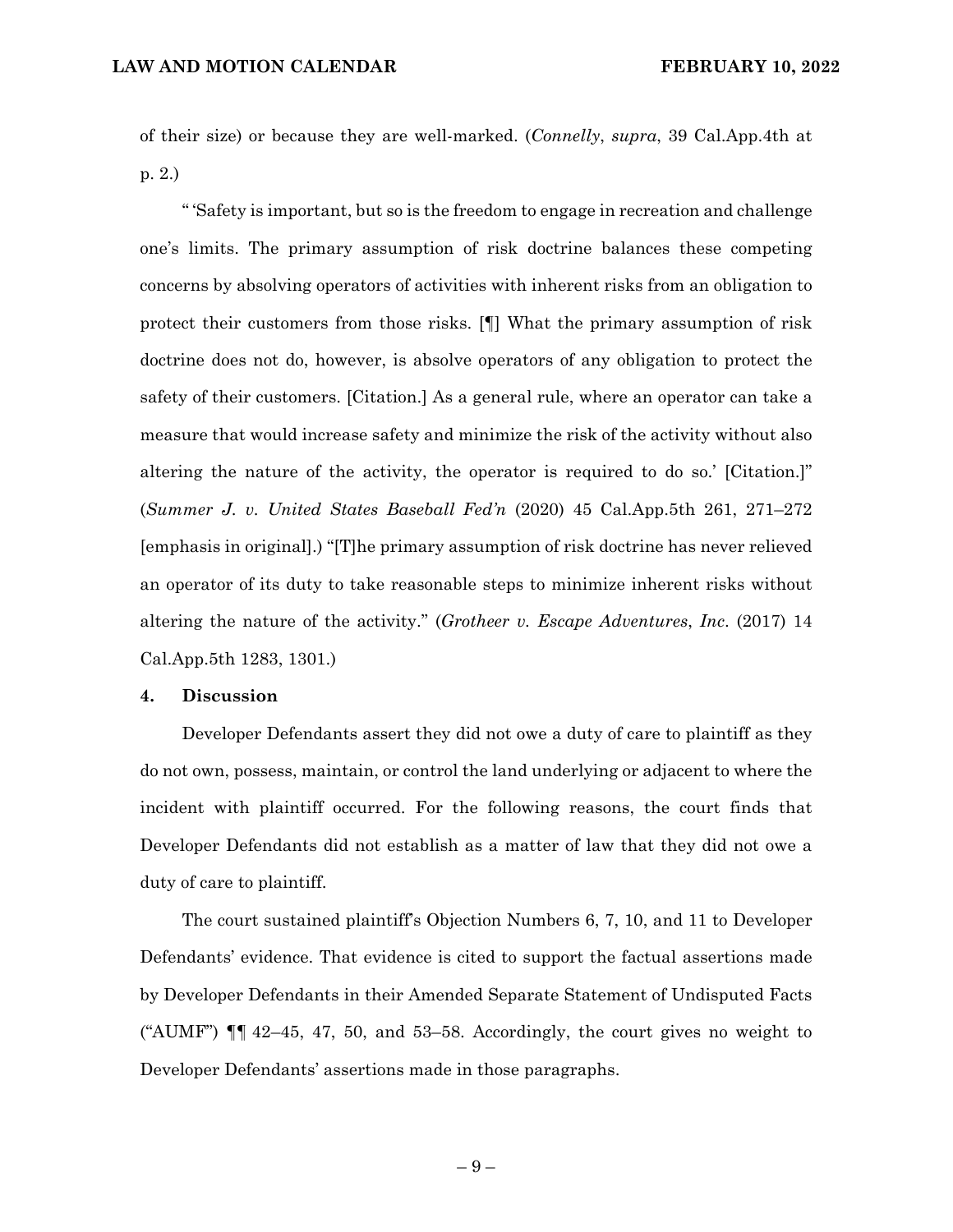Additionally, Developer Defendants' factual assertions stated in AUMF ¶¶ 49 and 52 are not supported by the evidence cited. In support of AUMF ¶¶ 49 and 52, Developer Defendants cite to the deposition testimony of Robert John Reiter, who was a general manager for Kirkwood Property Services ("KPS"), and David Aaronson, who is one of three owners of Lot 10, which is purportedly the property from which plaintiff fell.

At his deposition, Reiter testified that on a weekly basis he would drive along Palisades Drive to check on snow removal and to make sure there were no broken, frozen pipes causing damage to the residences. (*Id.*, 29:25–30:7.) To opposing counsel's questions about skier safety consulting, inspections of common areas for snow safety, or snow removal, Reiter repeatedly responded that he did not recall or did not know the answer.

Those non-substantive responses do not mean that KPS had no involvement in the activities or inspections asked about by opposing counsel. In fact, Reiter's statement that he drove along Palisades Drive on a weekly basis to check on snow removal and to make sure there were not broken, frozen pipes causing property damage raises an inference that Developer Defendants arguably had some control over Palisades Drive and the property of the development, both common areas and private property.

With regard to AUMF [ 52, Developer Defendants assert they did not have any obligations to maintain, control, possess, inspect, or install signage on Lot 10. David Aaronson's testimony says nothing of the sort. He simply states that KPS was not hired or retained by the owners of Lot 10 to perform any work on that property.

The court did consider Developer Defendants' evidence that the HOA contracted with Kirkwood Meadows Public Utility District for the removal of snow during the winter of 2016–2017. (AUMF, ¶ 46.) The court also considered Developer Defendants' evidence that KPS was paid \$2,900 per year to provide financial management services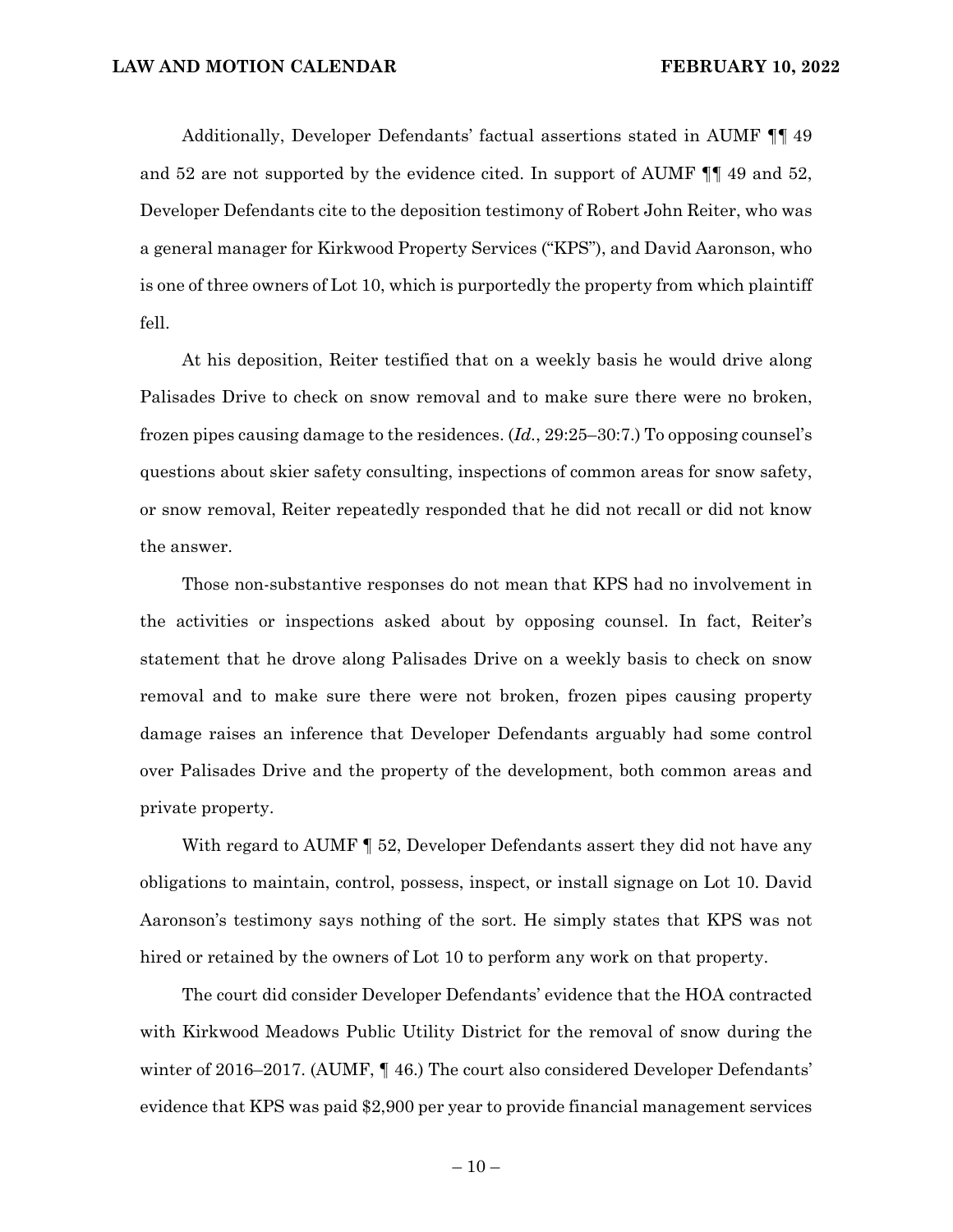to the HOA, and the HOA paid KPS \$2,600 per year to provide physical management services. (AUMF, ¶ 48.) This evidence, however, is not sufficient to establish as a matter of law that Developer Defendants did not owe a duty to plaintiff.

In conclusion, Developer Defendants did not provide sufficient, admissible evidence establishing as a matter of law that they did not owe a duty of care to plaintiff. Accordingly, the burden of production does not shift to plaintiff. Because Developer Defendants' motion fails under both legal theories asserted, their motion for summary judgment is denied.

# **HOA'S MOTION FOR SUMMARY JUDGMENT**

The HOA moves for judgment based on (1) California's recreational use statute, Civil Code  $\S 846$ , and (2) primary assumption of risk.

# **1. Preliminary Matters**

## Plaintiff's Objections to HOA's Evidence

Objection Nos. 1–5, and 8–15 are overruled.

Objection Nos. 6, and 7 are sustained on the basis of improper use of discovery responses, as explained in Section 1, pages 3–4, regarding the Developer Defendants' motion.

## HOA's Objections to Plaintiff's Evidence

Objection Nos. 1–8 are overruled.

# **2. Legal Principles Re: Recreational Use Statute**

Section 846 provides in part: "An owner of any estate or any other interest in real property, whether possessory or nonpossessory, owes no duty of care to keep the premises safe for entry or use by others for any recreational purpose or to give any warning of hazardous conditions, uses of, structures, or activities on those premises to persons entering for a recreational purpose, except as provided in this section." (*Id.*,

<sup>2</sup> All undesignated statutory references are to the Civil Code.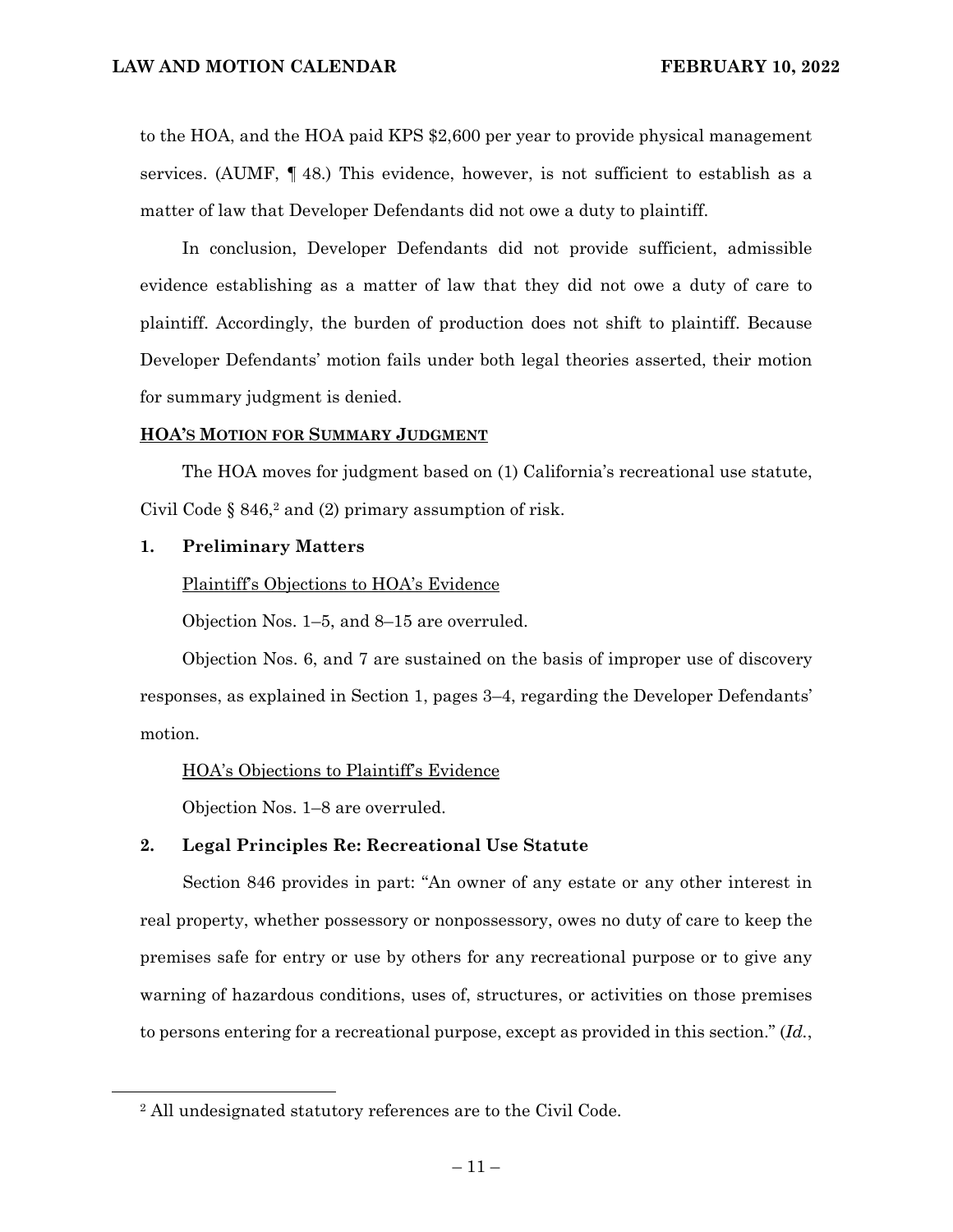subd. (a).) "There are 'two elements as a precondition to immunity: (1) the defendant must be the owner of an "estate or any other interest in real property, whether possessory or nonpossessory"; and (2) the plaintiff's injury must result from the "entry or use [of the 'premises'] for any recreational purpose." ' [Citation.]" (*Gordon v. Havasu Palms*, *Inc.* (2001) 93 Cal.App.4th 244, 255.)

Thus, when an uninvited, nonpaying recreational user becomes injured on private land, section 846 bars recovery. (*Ornelas v. Randolph* (1993) 4 Cal.4th 1095, 1100.) The statute defines the phrase "recreational purpose" by means of a nonexhaustive list of activities that "range from risky activities enjoyed by the hardy few ... to more sedentary pursuits amenable to almost anyone...." (*Id.* at p. 1101.) The list includes "winter sports." (§ 846(b).)

There are three exceptions to the immunity conferred by section 846: "This section does not limit the liability which otherwise exists for any of the following: [¶] (1) Willful or malicious failure to guard or warn against a dangerous condition, use, structure or activity. [¶] (2) Injury suffered in any case where permission to enter for the above purpose was granted for a consideration other than the consideration, if any, paid to said landowner by the state, or where consideration has been received from others for the same purpose. [¶] (3) Any persons who are expressly invited rather than merely permitted to come upon the premises by the landowner." (*Id.*, subd. (d).)

Section 846 "was enacted to encourage property owners to allow the general public to engage in recreational activities free of charge on privately owned property." (*Hubbard v. Brown* (1990) 50 Cal.3d 189, 193.) "The statutory goal was to constrain the growing tendency of private landowners to bar public access to their land for recreational uses out of fear of incurring tort liability." (*Ibid*.) It expresses "a strong policy that land should be open to recreational use." (*Id*. at p. 192.)

The statute accomplishes this goal "by immunizing persons with interests in property from tort liability to recreational users, thus making recreational users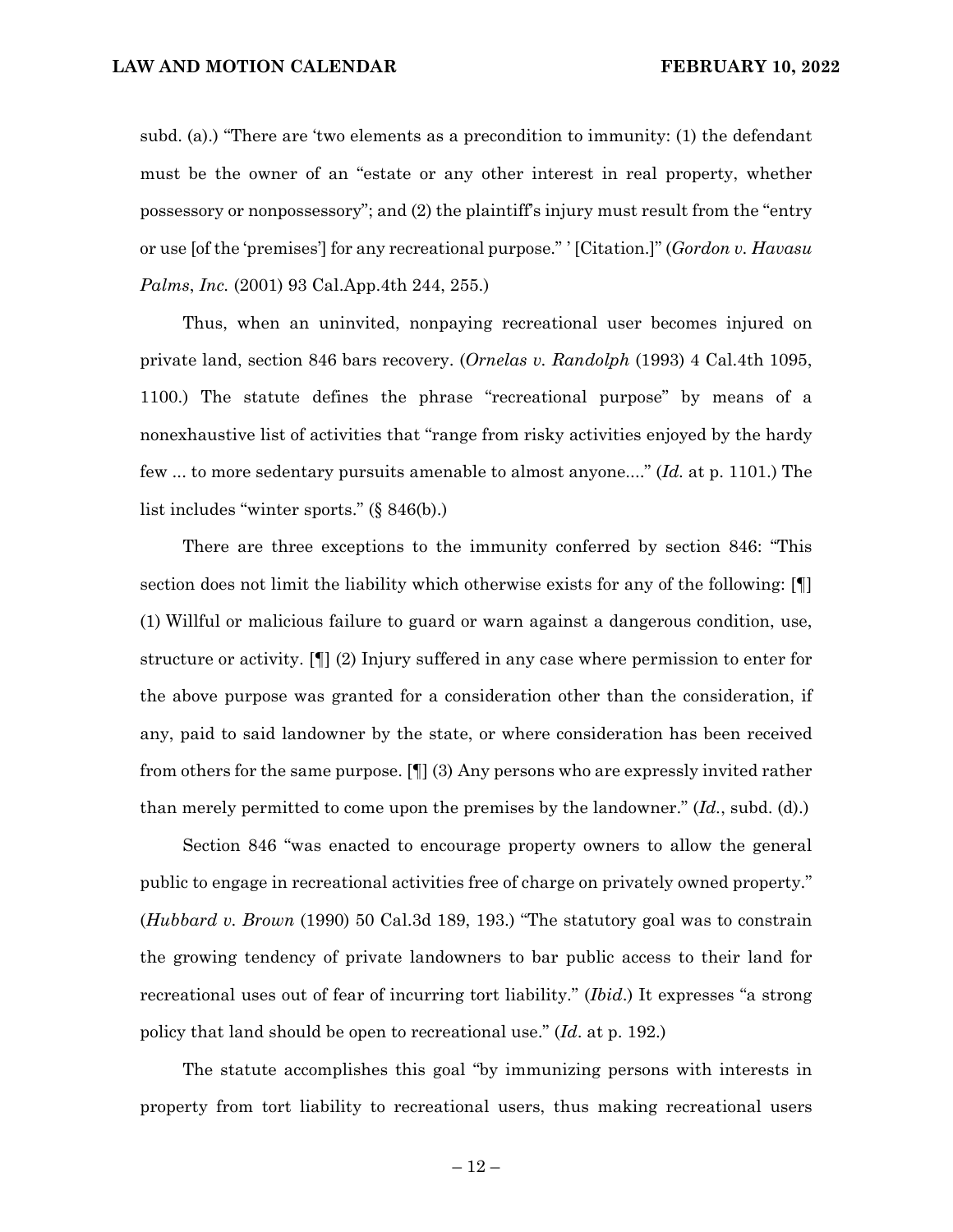responsible for their own safety and eliminating the financial risk that had kept land closed." (*Ibid*.) It further "immunize[s] owners of any interest in real property, regardless of whether the interest includes the right of exclusive possession." (*Hubbard*, *supra*, 50 Cal.3d at p. 197.)

## **3. Legal Principles Re: Primary Assumption of Risk**

See Section 3 regarding Developer Defendants' motion.

#### **4. Discussion**

The parties do not dispute that Palisades Drive is a common area of the HOA. (HOA Separate Stmt. of Undisputed Facts ("UMF"), ¶ 3.) Thus, the first of two elements as a precondition to immunity is satisfied. However, the court finds there is a triable issue of material fact as to whether the second element is satisfied; that is, whether plaintiff entered Palisades Drive for a recreational purpose.

The HOA does not assert that it owns or possesses Lots 10 and 11, which plaintiff purportedly skied through and fell from before landing on Palisades Drive. (UMF, ¶¶ 20, 31, 34.) In contrast, plaintiff provides evidence that the group intended to enter onto Palisades Drive to return to their rental apartment, not to snowboard. (Pl. Additional Facts ("PAF"), ¶ 81.) Stated another way, plaintiff intended to stop snowboarding prior to entering Palisades Drive.

Alternatively, assuming for argument's sake that the HOA made a prima facie showing that the preconditions to immunity apply, the court must then consider whether an exception applies. In this regard, there is no dispute as to two of the three potential exceptions. Specifically, the parties do not dispute that plaintiff was not expressly invited to enter onto or use any of the HOA's property. (UMF, ¶ 11.) The parties also do not dispute that plaintiff provided no compensation or direct benefit to the HOA for use of Palisades Drive, or the skier easement. (UMF, ¶¶ 6–8.)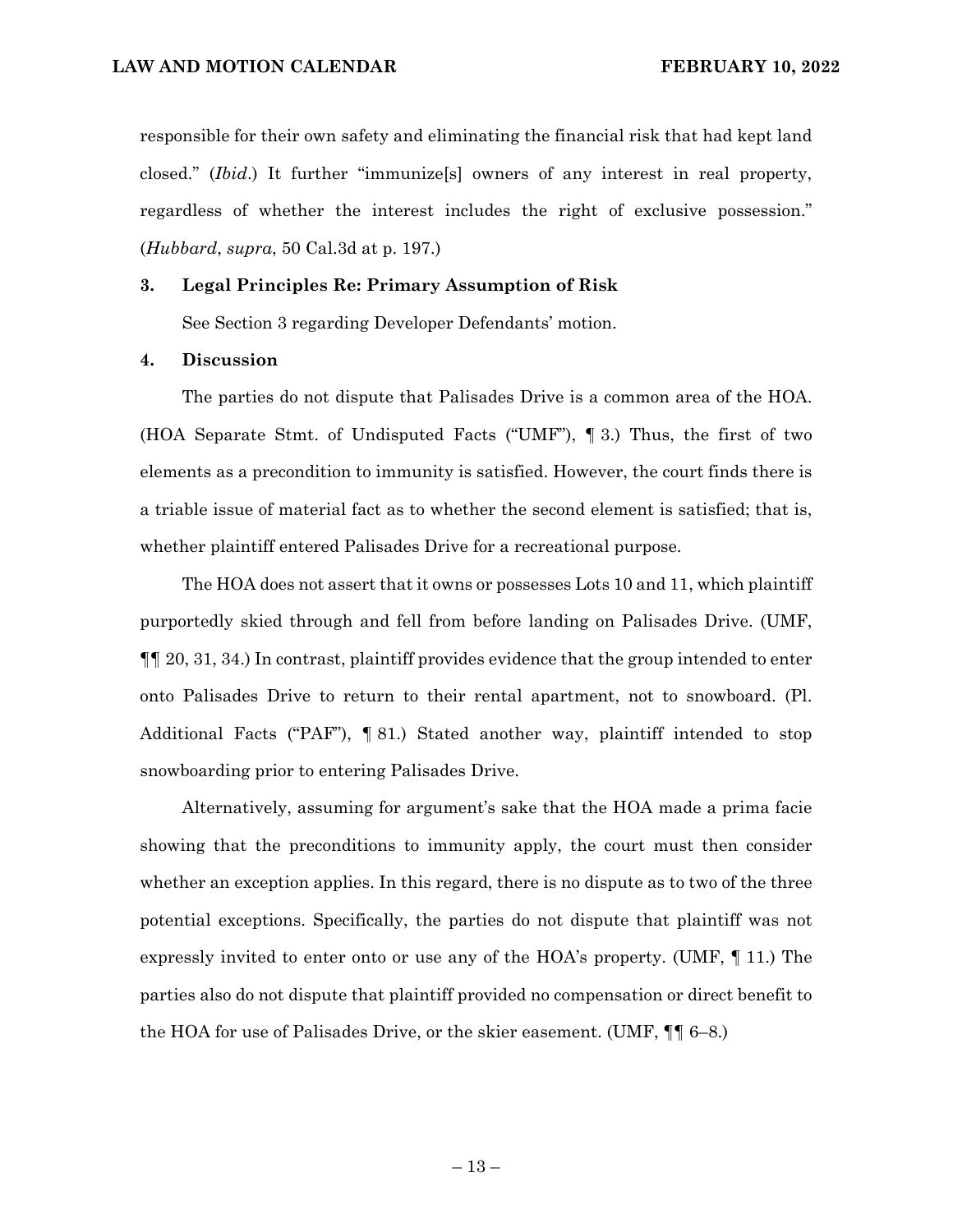However, plaintiff argues there are triable issues of fact as to whether the HOA willfully or maliciously failed to guard or warn against a dangerous condition. The court agrees.

"A landowner's conduct becomes willful or malicious only if three elements are present: ' "(1) actual or constructive knowledge of the peril to be apprehended, (2) actual or constructive knowledge that injury is a probable, as opposed to a possible, result of the danger, and (3) conscious failure to act to avoid the peril." ' [Citations.]" (*Bacon v. S. Cal. Edison Co.* (1997) 53 Cal.App.4th 854, 859.)

Plaintiff presented evidence that a similar incident occurred at the Resort in February 2017—about two months prior to plaintiff's incident—which result in serious injuries to the skier and was witnessed by Resort executives; that HOA members expressed concerns about skiers injuring themselves on their property; that the HOA is responsible for maintaining common areas in good condition; there was record snowfall that winter and the snowbank along Palisades Drive was about 20' high; there were many ski and snowboard tracks in the area near where the incident occurred; and that the area appeared groomed, was used by other skiers, and was not roped off or marked. (PAF, ¶¶ 64–66, 72–80.)

Viewed in the light most favorable to plaintiff, this evidence could lead a reasonable trier of fact to infer that the HOA willfully failed to guard or warn against a dangerous condition. Based on this same evidence, the court also finds there is a triable issue of fact as to whether the HOA increased the inherent risks of snowboarding. (PAF ¶¶ 72–80.)

Because the HOA's motion fails under both legal theories asserted, its motion for summary judgment is denied.

# **TENTATIVE RULING # 1: THE DEVELOPER DEFENDANTS' MOTION FOR SUMMARY JUDGMENT IS DENIED. THE PALISADES AT KIRKWOOD**